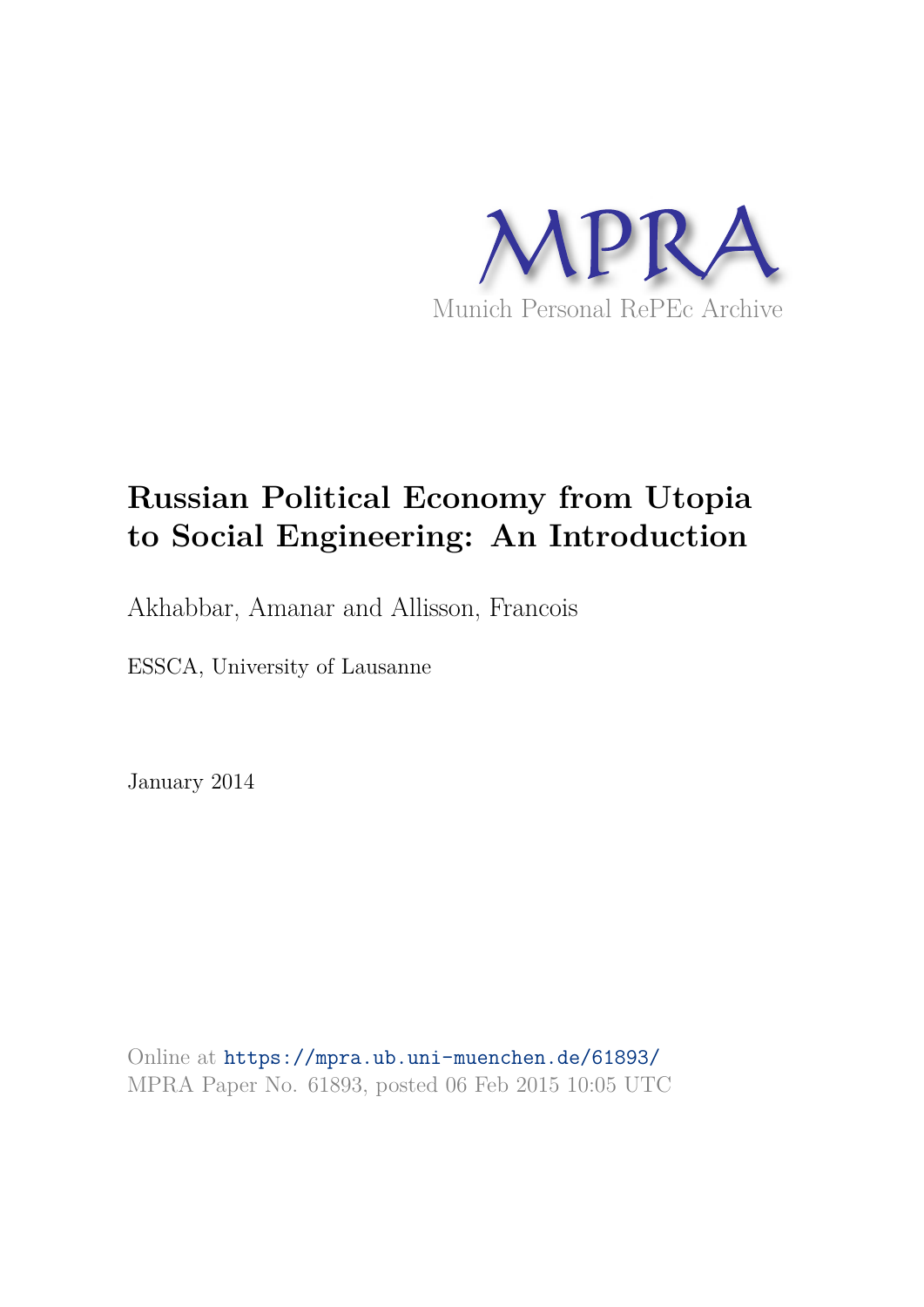## **Russian Political Economy from Utopia to Social Engineering: An Introduction<sup>1</sup>**

Amanar Akhabbar<sup>2</sup> and François Allisson<sup>3</sup>

-

Utopias [are to be] set alongside the constructions of engineers, and one might with full justice call them constructions of social engineers…Utopias were relegated to the history of economic theory, whereas they belong to the theory itself, just as the construction of new bridges and aeroplanes belong into the theory of civil or mechanical engineering. (Otto Neurath, 1919, 150-152)

In September 2009, the editors of this special issue organized at Lausanne University a Workshop on the History of Russian Political Economy and Statistics at the turn of the 20th century. When preparing a call for paper for this journal, the editors realized that papers presented at the Lausanne Workshop addressed implicitly or explicitly questions about how to combine Economic Theory, Social Engineering and Utopia. The contributions contained in this issue suggest various possible configurations between these three categories of scientific inquiry.

How can one define, understand and articulate these three categories? Very broadly, as far as socio-economic activities are concerned, economic theorizing refers to the use of hypothetico-deductive arguments to explore actual and possible worlds, while social engineering is a set of social policies aiming at designing social changes to improve social welfare and implement new worlds (economic policy is a form of social engineering). Finally, utopias may be understood as the blueprints for the social engineers' action plans when these describe ideal possible worlds. The borders

<sup>1</sup> Published as an introduction to the special issue "Russian Political Economy from Utopia to Social Engineering", edited by François Allisson & Amanar Akhabbar, *OEconomia*, 4(1) and 4(2), 4(1): 5-15. 2 ESSCA School of Management, amanar.akhabbar@essca.fr

<sup>3</sup> Centre Walras-Pareto d'études interdisciplinaires de la pensée économique et politique, Université de Lausanne, francois.allisson@unil.ch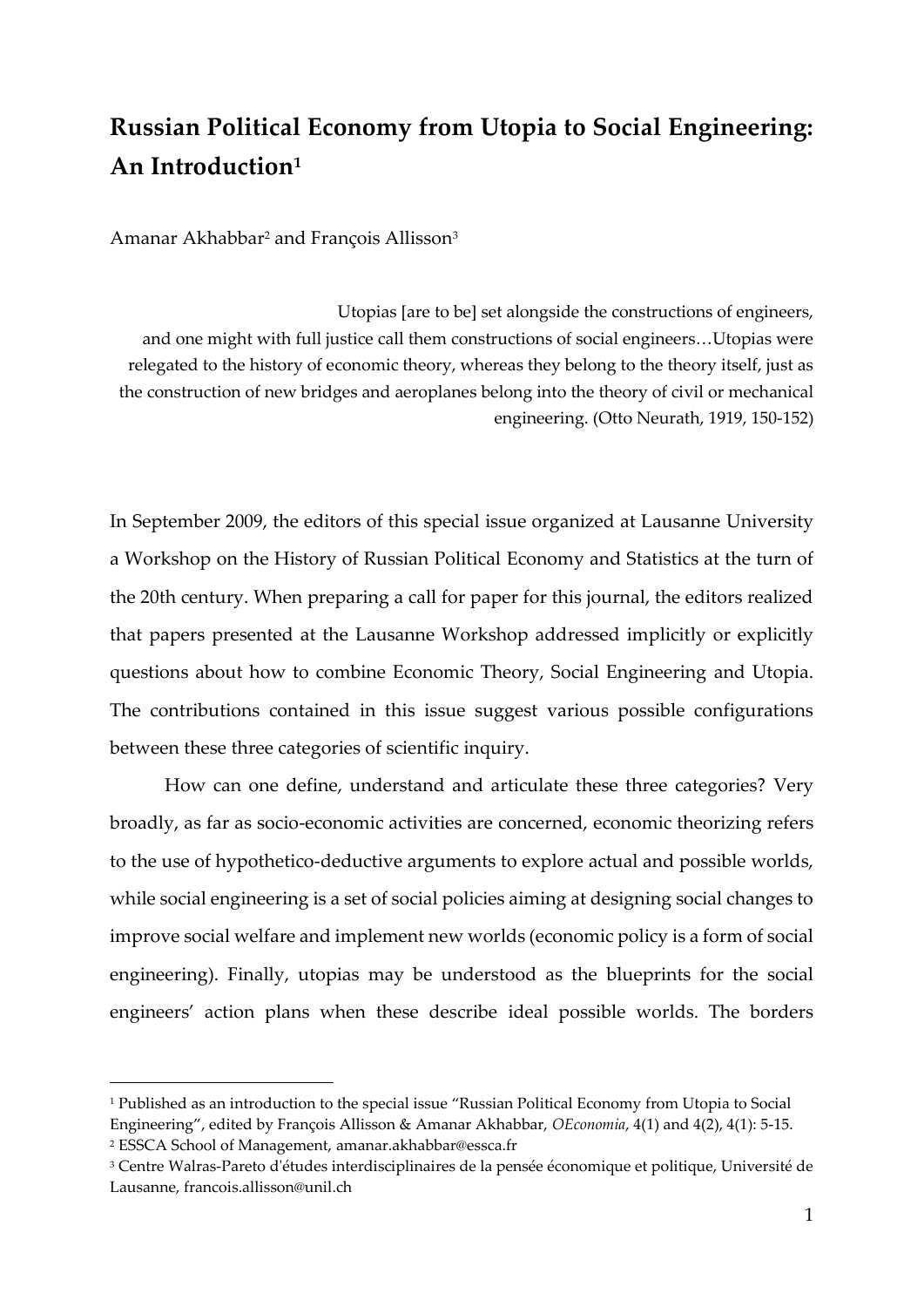between three styles of economic discourses are porous and, more often than not, economists and reformers borrow to different styles.

In Russia, free-market liberal authors—like Mikhail Reutern, Lev Nikolaevich Litoshenko or Boris Davidovich Brutzkus—as well as Marxian authors following strictly the Marx-Engels anti-utopian view of political economy—like Pavel Illich Popov and Isaak Illich Rubin—all rejected utopian thinking as a fruitful way to develop economic theory and social engineering. Other liberal, heterodox Marxian or Bolshevik authors—like Mikhail Tugan-Baranovsky, Alexander Bogdanov or Alexander Chayanov—considered utopian thinking as a complement to economic theory and social engineering.

The latter view is not specific to Russian and Soviet economics. In the aftermath of the Bolshevik revolution, Otto Neurath, one of the founder of logical empiricism within the Vienna Circle, defended a similar complementary view of economic theory, social engineering and utopias, as illustrated by the epigraph to this foreword. Inspired by German planning techniques during World War I, Neurath's early works offer some epistemological clarifications about how one may put together what appears to be the three sides of Russian Political Economy's triangle: positive science explores *real* worlds (actual states of the world) as well as *possible* worlds (e.g. with counterfactual statements); as such, utopia is a scientific way to explore *ideal* possible worlds and is the blueprint for social reforms devised by social engineers. Although controversial, this is one way to look at the role of utopia in political economy and economic policy. As a matter of fact, contributions and authors discussed in this double special issue<sup>4</sup> offer various ways (from liberal-based reforms to socialist revolutionary methods) of combining utopia, economic theory and social engineering. This special issue aims at offering a fresh look at Russian political economy from the 1860s to the 1930s. We now supply the reader contextual and analytical introductory elements to the articles contained in this special issue.

<sup>4</sup> Part one of the special issue is published in this March issue, 2014-4(1), and Part II is published in the June issue, 2014-4(2). Organization of the papers is chronological.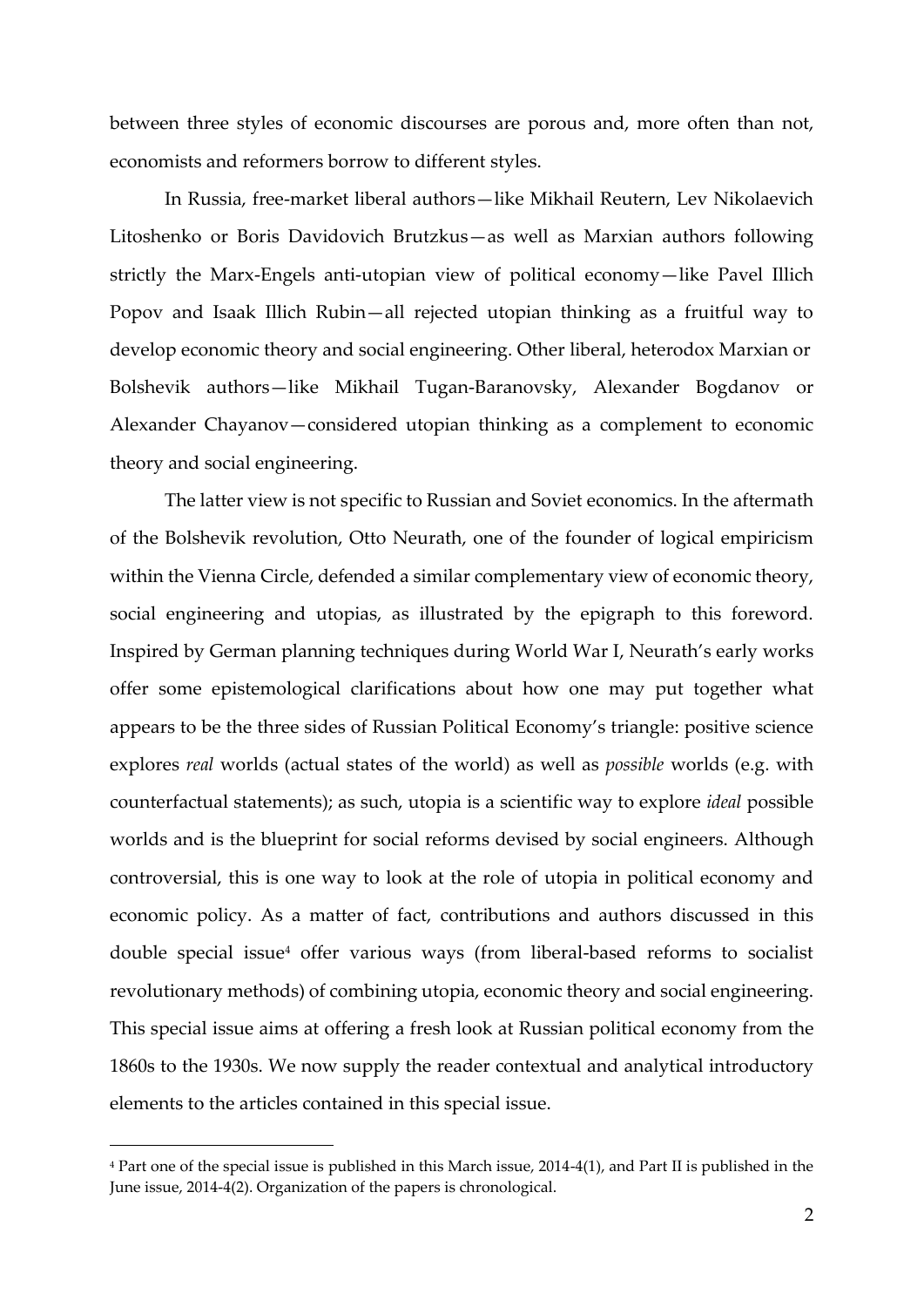#### **1. From Liberal Reforms (1862-1905) to Revolutionary Times (1905-1937)**

In the 1860s, inspired by a liberal vision, Tsar Alexander II (1818-1881) inaugurated a period of political and economic reforms in the traditional, autocratic, Russian Empire. In the realm of individual rights, the abolition of serfdom in 1861 was a path-breaking reform. In the political and administrative realm, the establishment of provincial (*zemvstva*, 1864) and municipal (*duma*, 1870) governments were a first step towards decentralisation. Interestingly, the *zemstva* hosted a provincial intelligentsia (Jasny, 1972, 36) which exhibited strong progressive views, "functioned as the centre of Russian liberal movement" (see Kojima in this issue), and developed hostility towards authoritarianism. In the economic sphere, reforms were initiated to modernise and industrialise the national economy, develop railroads, and stimulate foreign trade.

This era of change paved the way for an entirely new spirit of passionate debates in Russia. Social reformers from all obedience nurtured the public discussion. There were romantic agrarians, fierce industrialists, anarcho-terrorists, non-Marxist socialists, Marxist socialists, non-socialist Marxists, populists, protectionists, liberals, and so forth. These debates criss-crossed the whole period from the end of Imperial Russia to the Soviet Russia of the 1920s.

Reformers, whether conservative, progressive, or revolutionary, used various categories of discourse to make their point.

### **2. Categories of Economic Discourses: Utopia, Political Economy, Social Engineering**

As early as 1872, in *The Demons*,<sup>5</sup> Fyodor Dostoyevsky offered a spellbinding picture of the passionate and unstable atmosphere of the time as well as the complex and intricate ranges of discourses from Utopia to Political Economy. Shigalov, one of the characters, is presenting his social ideas at a meeting:

"Dedicating my energies to the study of the social organization which is in the future to replace the present condition of things, I've come to the conviction that all makers of

<sup>5</sup> Also translated as *Devils* or *The Possessed*.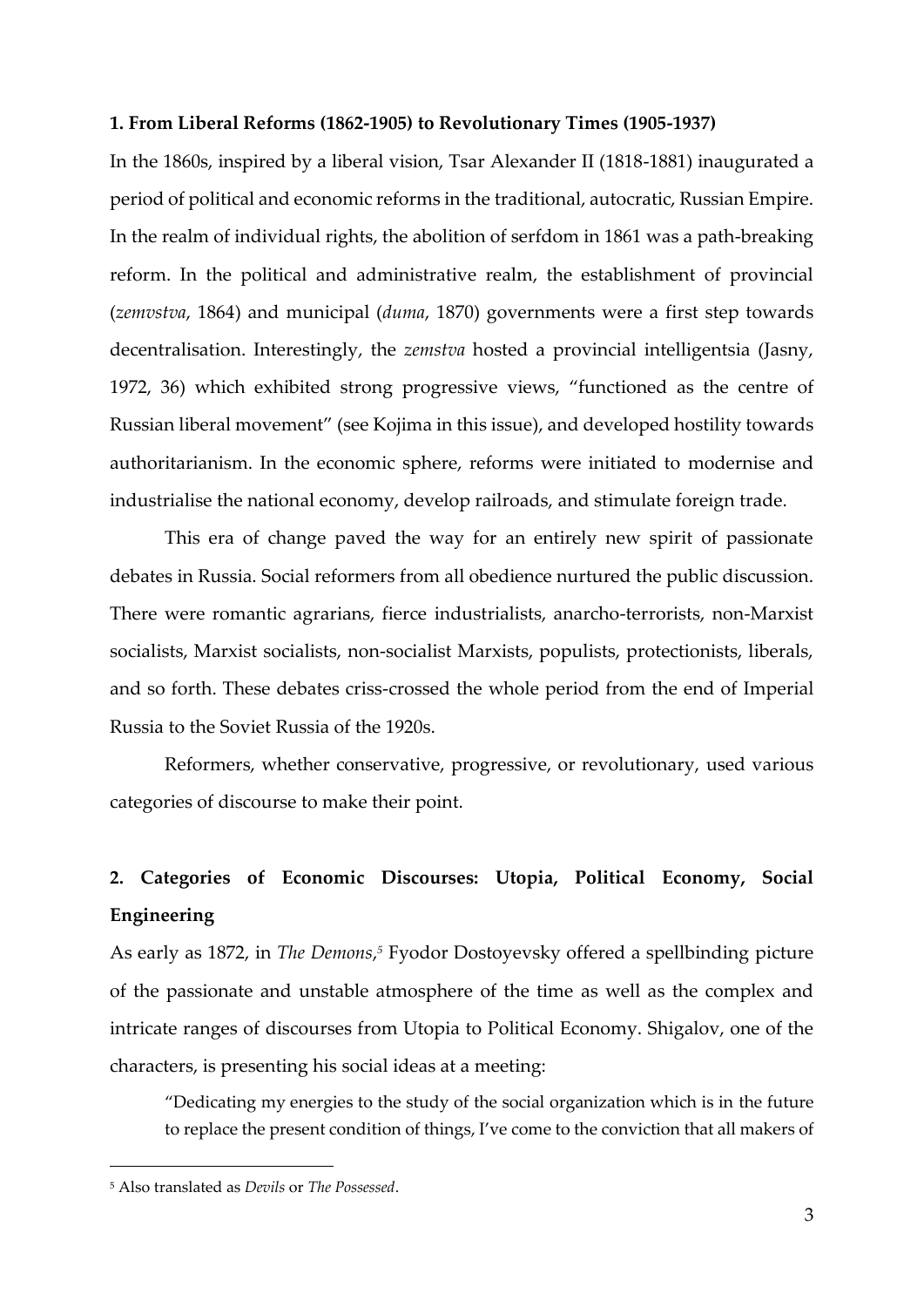social systems from ancient times up to the present year, 187-, have been dreamers, tellers of fairy-tales, fools who contradicted themselves, who understood nothing of natural science and the strange animal called man. Plato, Rousseau, Fourier, columns of aluminium, are only fit for sparrows and not for human society. But, now that we are all at last preparing to act, a new form of social organization is essential. In order to avoid further uncertainty, I propose my own system of world-organisation. Here it is". He tapped the notebook. "I wanted to expound my views to the meeting in the most concise form possible, but I see that I should need to add a great many verbal explanations, and so the whole exposition would occupy at least ten evenings, one for each of my chapters" (There was the sound of laughter.) "I must add, besides, that my system is not yet complete." (Laughter again.) "I am perplexed by my own data and my conclusion is a direct contradiction of the original idea with which I start. Starting from unlimited freedom, I arrive at unlimited despotism. I will add, however, that there can be no solution to the social problem but mine." (Dostoyevsky, [1872] 2005, 390-391)

In this speech, Dostoyevsky sketched both, on the one hand, the intricate epistemological intimacy between science, social engineering and utopia and, on the other, the pitfalls and paradoxes one can fall into when dealing with ideal worlds, e.g. absolute despotism while aiming at unlimited freedom. These are the very topic of this special issue.

As the papers in this collection demonstrate, Russian economists articulated in various ways two different categories: political economy and utopia. Political economy was either considered as complementary, in opposition or unrelated to utopia. For example, Russian Marxists criticized some socialist doctrines for being utopian, i.e. non-scientific. $^6$  Conversely, socialism was also qualified by the liberal critiques $^7$  as a foolish utopia or, after the 1917 October revolution, as an unsustainable utopia. On the contrary, some authors like Tugan-Baranovsky<sup>8</sup> considered utopia as a branch of scientific enquiry or at least advocated some complementarity between the two discourses.

<sup>6</sup> About Marx and Engels's position, see Lallement's article (2014) in the June issue. For Soviet debates see Akhabbar (2014) in the June issue as well.

<sup>7</sup> See Kojima's article in this issue (2014).

<sup>8</sup> See Allisson (2014) in this issue.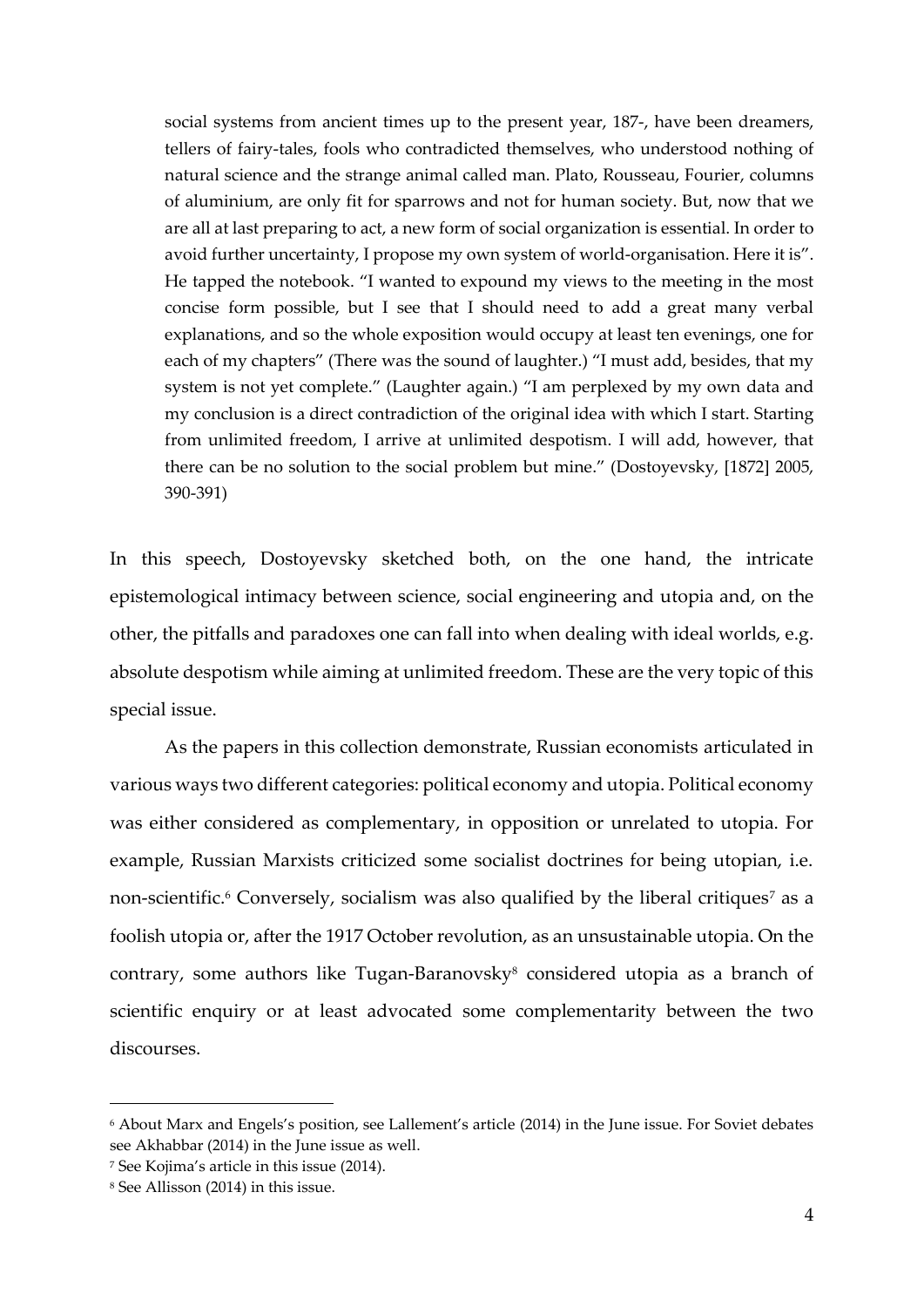### **3. Liberal View of Utopia and Political Economy: Economic Policy as Social Engineering**

Russian authorities long tolerated the idyllic and utopian populist vision of a traditional agrarian society. But with the advent of more powerful European countries, this "naïve" posture could no longer stand up to reality: Russia was an economically backward country. The 1867 *Memorandum on tariff reform* by the Russian finance minister Mikhail Kristoforovich Reutern (1862-1878), published here for the first time in English, is a testimony of this liberal and industrialist turn, which was carried on by subsequent finance ministers, notably Sergei Yulyevich Witte (from 1892 to 1903). Barnett's paper on Reutern's *Memorandum* offers new insights on the role of foreign trade and tariffs as major economic policy instruments—not to say social engineering tools—in Russian economic development during the 1860s and 1870s. As Barnett argues, in the spirit of Alexander II's liberal reforms, Reutern defended enthusiastically free trade against "the ideas of the German historical school [which] were beginning to be extensively promoted" in Russia.

Alongside these economic reforms, political changes were more gradual. The authorities felt endangered by the freedom of speech and therefore maintained a strong censorship on all writings of disturbing character: if not repressed, socialism was certainly frowned upon. In 1881 the mayor of Moscow, Boris Nikolaevich Chicherin, was dismissed for being much too liberal in the political sphere and was sent back home to rule the *zemstvo* in his native Tombov. Exiles in provinces were a common practice, which was one reason for the progressive orientation of many *zemstva*. The role of the *zemstvo* statisticians after the Bolshevik revolution and their liberal and anti-autocratic positions against the Bolsheviks, is recalled in Akhabbar's contribution: the Central Statistical Administration (TsSU), created in 1918 as the merger of decentralized *zemstvo* statistical units, actually hosted great liberal economists and statisticians like P.I. Popov, L. N. Litoshenko or V. G. Mikhaïlovskij. TsSU was rightly qualified by S. G. Wheatcrof (1997, 18) as "the last branch of the provisional government to fall" at the end of the NEP.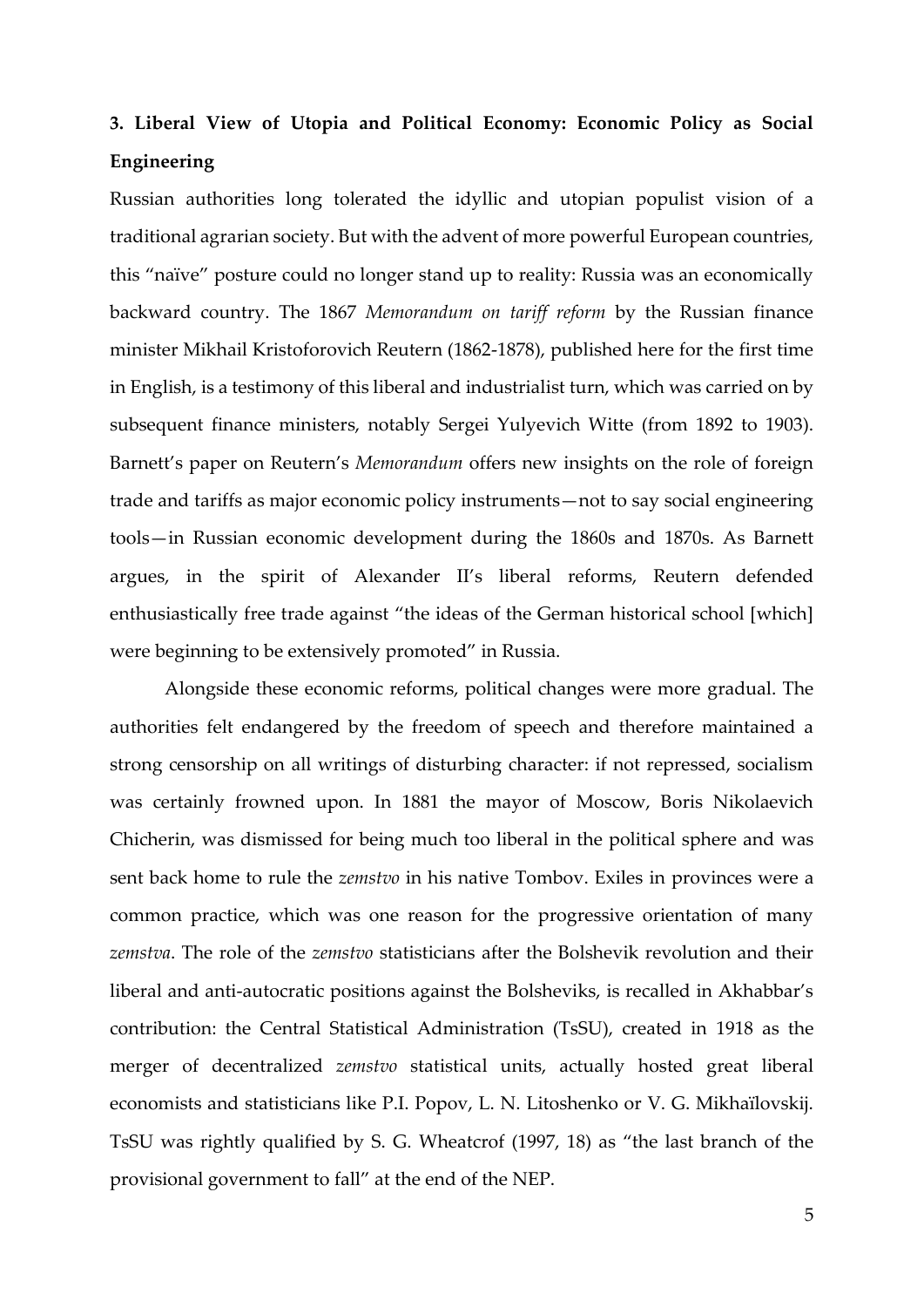Kojima also reminds us that the liberal movement did not end with the 1917 revolution. He highlights the works of two major Russian liberal economists during the inter-war period: Brutzkus and Litoshenko. Although Brutzkus' free-market liberal vision has been positively acknowledged by Hayek in *Collectivist Economic Planning* (1935), his economic work has not been thoroughly studied yet. Kojima's article fills this gap concerning Brutzkus. Litoshenko's views on liberal economic development are even less well known. While both the populists and most of the liberal economists were favourable to the traditional rural community (the mythic commune, *mir*, *obshchina*), Litoshenko and Brutzkus were among the few liberal authors providing a critique of the commune, supporting in this sense the reforms initiated during the end of Imperial Russia by the prime minister Stolypin (who was assassinated by opponents to these very same reforms). Even during the Soviet period, Litoshenko (in Russia) and Brutzkus (since 1922 in exile) were still developing arguments against the commune. For them, the collective property of land was not suitable to stimulate economic growth, due to its lack of incentives. Since they believed in market and private property as the pillars of future industrialisation and of economic development, they favoured the advent of the NEP during the 1920s. This vision, however, which could well be accommodated within the NEP, did not survive the collectivisation turn in the end of the 1920s in the USSR. Both authors thought that any collectivist organisation was doomed to failure. As Kojima puts it, "they could not have imagined that the Soviet system could really last for such a long time, about half a century after their deaths." But, in fact, it was their liberal vision within the USSR that revealed itself, in the end, a utopia.<sup>9</sup>

<sup>9</sup> Besides, Nicolas Berdyaev wrote: "…the greatest paradox in Russian life and the Russian revolution lies in this, that liberal ideas, ideas of right as well as ideas of social reform, appeared, in Russia, to be utopian." (Berdyaev, 1960, 112-113)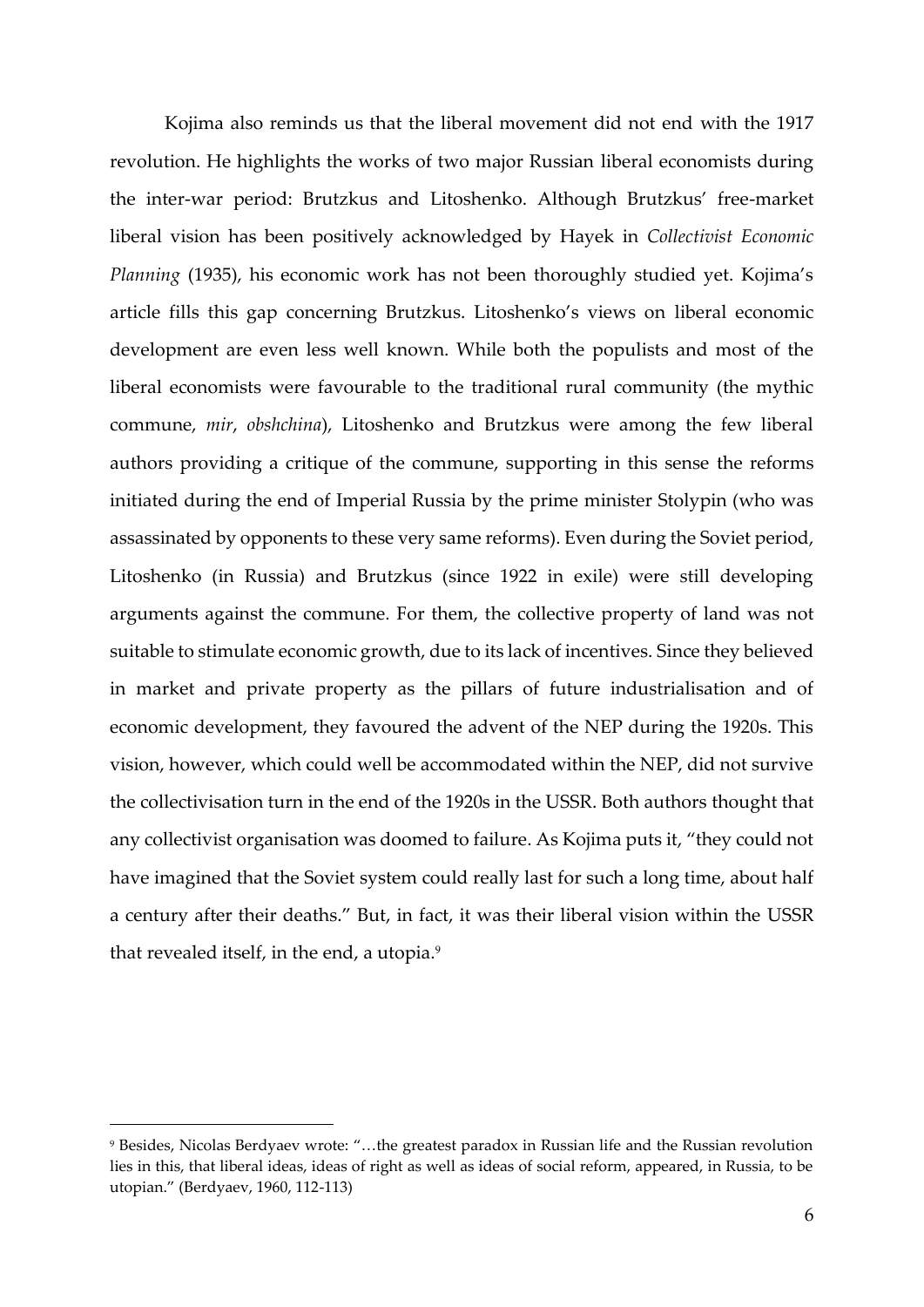### **4. Utopia Belongs to Science and Political Economy**

Tugan-Baranovsky adopted a very different attitude towards utopia. For the Russian economist, often compared in Russia to Alfred Marshall in terms of influence, science and utopia are complementary. Marx provided a comprehensive and scientific critique of capitalism, but refused to offer a description of the future organisation of the society under socialism; or, as Engels put it, speculations about future ideal society are mere utopia. For Tugan-Baranovsky, "The opposition of science and utopia is untenable." (Tugan, 1912, quoted by Allisson in this issue) Indeed, he suggested a conception of the ideal socialist society, based on elements he gathered in the utopian literature as well as in political economy. He reached thus conclusions on the best way of organising production, through planning, distribution of labour, and income distribution. As documented by Allisson, Tugan-Baranovsky achieved his objective in an original way. His idea of socialism incorporates elements of Marxian analysis of production and value, Kant's ethics regarding the place of human being in the economy, and subjectivist evaluations through the concept of marginal utility, in order to define the optimal allocation of resources. Thus, in Tugan-Baranovsky's ideas on socialism, utopia is not merely a dream: it belongs in its own right and directly contributes to theoretical political economy. Although there is no material evidence of a link between Barone and Tugan-Baranovsky, the two approaches offer striking similarities, following rather different paths: a Walraso-Paretian general equilibrium model vs. a Kantian Marxo-Mengerian synthesis. On this point, the socialist calculation debate assumed the same epistemological relationship Tugan-Baranovsky shaped between utopia and science. Indeed, as stated earlier, Neurath, when launching in 1919 what would become the socialist calculation debate, stated that science is not only about actual facts, but also about possible worlds, including ideal possible states, i.e. utopias.

Chayanov, the eminent agrarian Russian economist, showed yet another way of accommodating utopia and political economy; as he wrote himself a literary utopian novel and a high-technology utopian essay (called "peasant utopia" and "scientific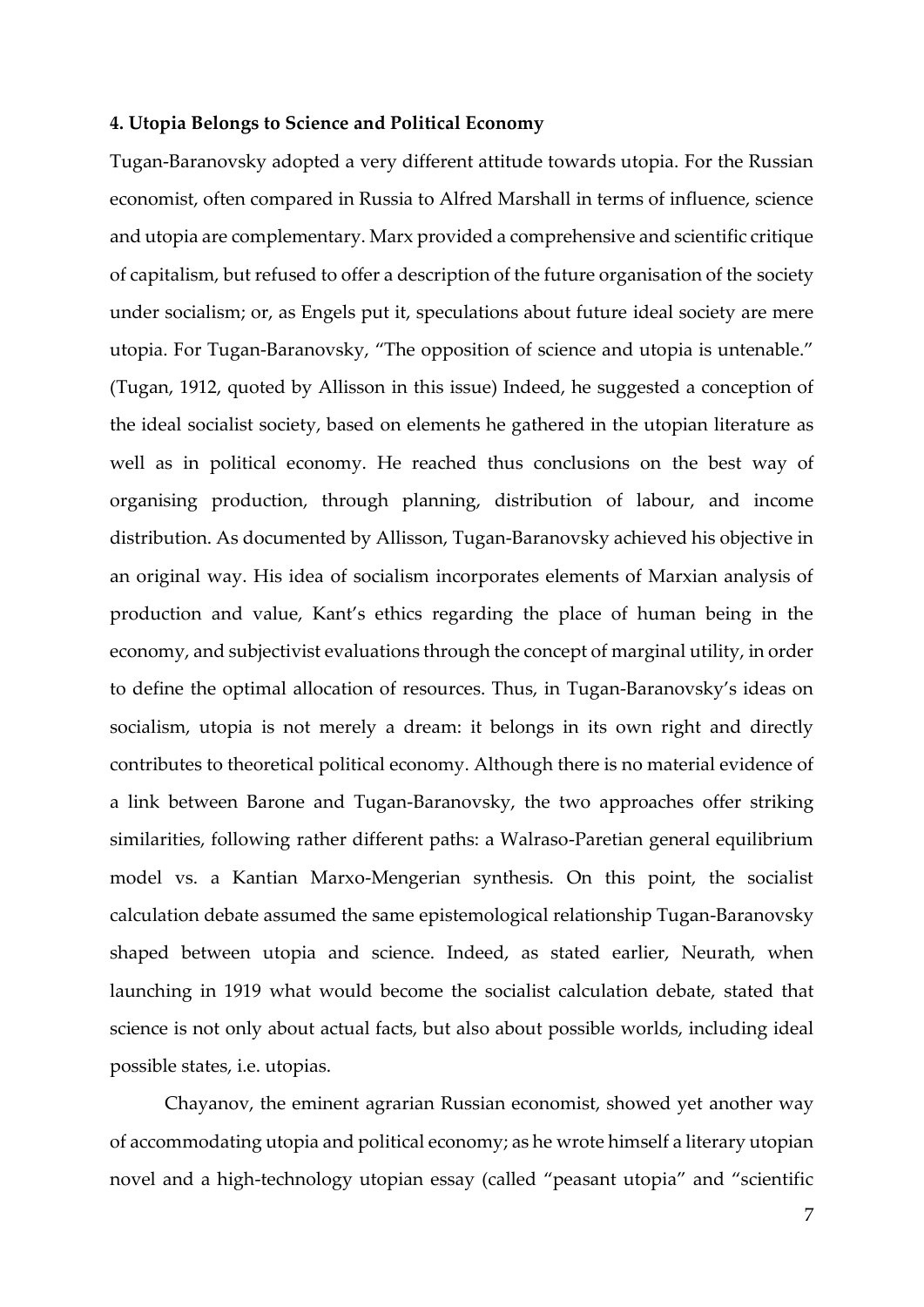utopia" by Raskov) besides his more "regular" economic works. These three kinds of works answer three different classes of problems, as Raskov explains. Political economy explains the relations at work in the capitalist society, in the peasant familybased economy, and in the cooperatives. Scientific utopia explores the possible future worlds in terms of technological progress and speculates to what extent humankind may escape the burden of material needs. The peasant utopia is best at addressing a full range of issues Chayanov ponders about the future organisation of society: how to reconcile socialist and capitalist modes of production to retain the advantages of both *régimes*, i.e. questions of incentives, of an unavoidable existence of a ruling class, of the survival of the family, of the ideal relationship between mass production and fine arts according to the ideal conception of society, etc.? Chayanov's example is not isolated. Utopias were flourishing, especially in times of radical change and revolutions, and a handful of Russian economists, even Bolsheviks, wrote utopias to address economic issues at different levels.

### **5. Soviet Russia, or Utopia Terminated?**

-

Though Marx and Engels condemned the making of imaginary ideal future worlds as non-scientific and foolish utopias, in Soviet Russia, Marxists and Bolsheviks authors did not refer to the Utopian genre in such an unambiguous way.<sup>10</sup>

Alexander Bogdanov's *Red Star*, published in 1908, and *Engineer Menny*, published in 1912, are probably the most famous Bolshevik utopias. Besides fantastic aspects of these works, utopian works are full of possible social engineering devices, like for instance Bogdanov's statistical organization:

The Institute of Statistics has agencies everywhere, which keep track of the flow of goods into and out of the stockpiles and monitor the productivity of all enterprises and the changes in their work forces. In that way it can be calculated what and how much must be produced for any given period and the number of man-hours required for the task. The Institute then computes the difference between the existing and the desired

<sup>10</sup> See also Mikhail Heller and Aleksandr M. Nekrich's essay *Utopia in Power* (1986), and Richard Stites' *Revolutionary Dreams: Utopian Vision and Experimental Life in the Russian Revolution* (1989).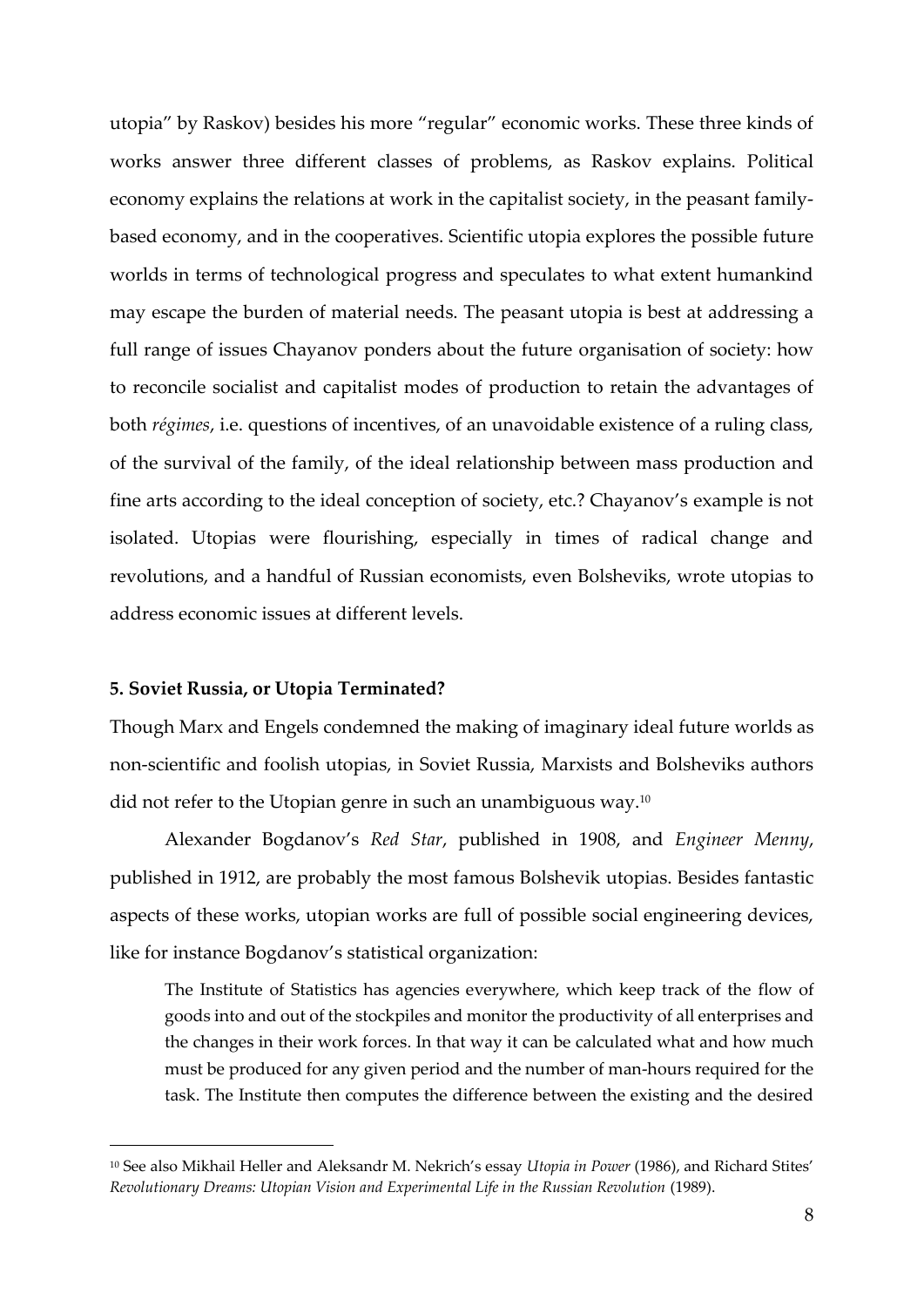situation for each vocational area and communicates the result to all places of employment. Equilibrium is soon established by a stream of volunteers. (Bogdanov, [1908] 1984, 66)

Here, Bogdanov featured a non-coercive and decentralized economic organization where the Institute of Statistics would collect, publicize and spread the information so as the system would equilibrate in an automatic way and on a free-choice-based allocation of labour.

During the early years of the revolution (1917-1921), several Bolshevik authors produced works that can be considered as utopian like, for instance, Bukharin and Preobrajensky's *ABC of Communism* which contains both a scientific Marxist critique of capitalism and of its forthcoming collapse, as well as a description of what would be an ideal (stateless) communist society. The reader shall be reminded Soviet Russia's peculiar atmosphere in the 1920s: a utopia-friendly epoch, a time full of promises… as well as threats as several authors noticed like Evgeni Zamyatin in his dystopia, *We*  (1921), who echoed, half a century later, Dostoevsky's prophecies: "Starting from unlimited freedom, I arrive at unlimited despotism." (Already quoted) The fact remains that, as Richard Stites (1989) stated, the 1920s "provided a hospitable political, social, and cultural context" to the flourishing of "future speculation and living experimentation" so as "in the 1920s, some Bolshevik leaders wanted to and tried to rein in the "utopian" elements" (1989, 225). Several attempts to implement utopianlike devices in social and economic life were sometimes led by artists like, for instance, Alexaï Gastev. Inspired by Taylor's engineer-based approach of social division of labour, in 1920 Gastev created a school of social engineering in Ukraine and, in 1921, he founded with Lenin's support the Central Institute for Labour (CIL). With the help of other artists like Ippolit Sokolov and Kasimir Malevich, Gastev's CIL aimed at improving significantly the productivity of labour and efficiency in every spheres of life thanks to scientific management techniques where science was in the service of utopian views of society. Like in many industrialist utopian works of the time, he believed in the possibility of a dramatic rise of labour productivity. His views on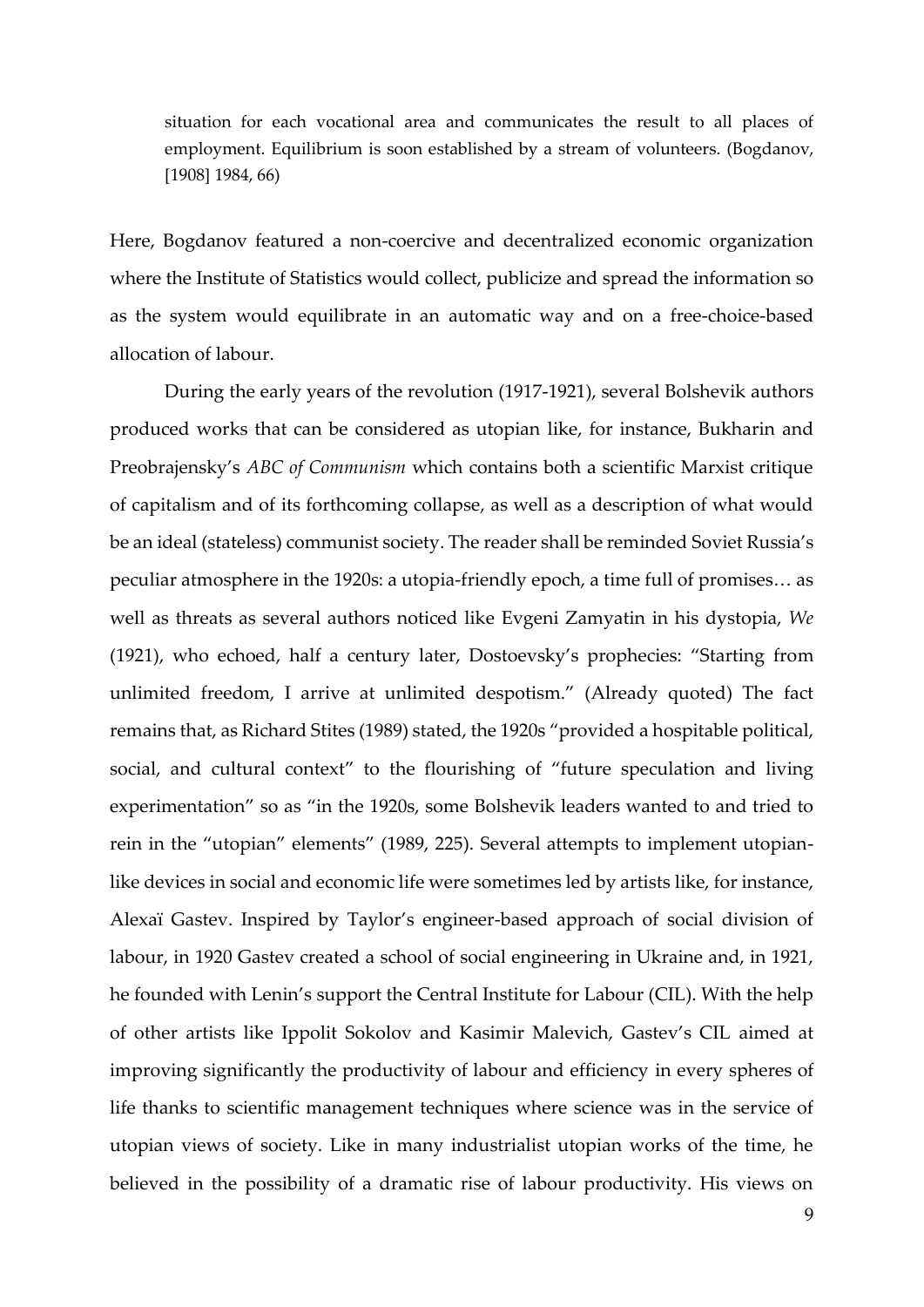human labour were based on a man-machine metaphor focused on bodies' discipline and the management of the labourer's energy. Gastev coined the word "biomechanics" to talk about human bodies as bio-mechanisms (see Heller and Nekrich 1986, Stites 1989, and Vaingurt 2008). According to Gastev:

It is necessary to be a kind of *engineer*; it is necessary to be an experienced *social constructor* and to take one's scientific methods not from general presuppositions regarding the development of productive forces, but from a most exact molecular analysis of the new production, which has brought into existence the contemporary proletariat… (quoted in Bailes 1977, 377, our emphasis)

Gastev apparently employed the term "social engineer" in a non-metaphoric way but considered social life as a field to be studied and mastered by engineers rather than social scientists—while Neurath gave room to the latter and, after him, in Western Europe, several users of the term, e.g. Jacob Marschak (1941) and Ragnar Frisch (1970).

In Soviet Russia, the expression "social engineer" usually assumed to get rid of bourgeois social sciences and, from this tabula rasa, to raise a new science based on engineers' knowledge and methodology.

Alongside the mechanist metaphor and the disciplinary view of society, other utopias referred to a non-coercive and egalitarian society. A popular metaphor was the one of the society organized like a "conductorless orchestra." Tough it came to be literally implemented in music with the creation of the so-called *Persimfans* (the First Symphonic Orchestra without a Conductor), this metaphor was also popular in revolutionary discourse (Stites 1989, 135-139). Bukharin used this metaphor of an egalitarian-based society when describing—in a way close to Bogdanov's vision in *Red Star* (quoted above)—the ideal communist society's statistical organization. In the forthcoming socialist society,

The main direction will be entrusted to various kinds of book-keeping offices or statistical bureaux. There, from day to day, account will be kept of production and all its needs; there also it will be decided whither workers must be sent, whence they must be taken, and how much work there is to be done. And inasmuch as, from childhood onwards, all will have been accustomed to social labour, and since all will understand that this work is necessary and that life goes easier when everything is done according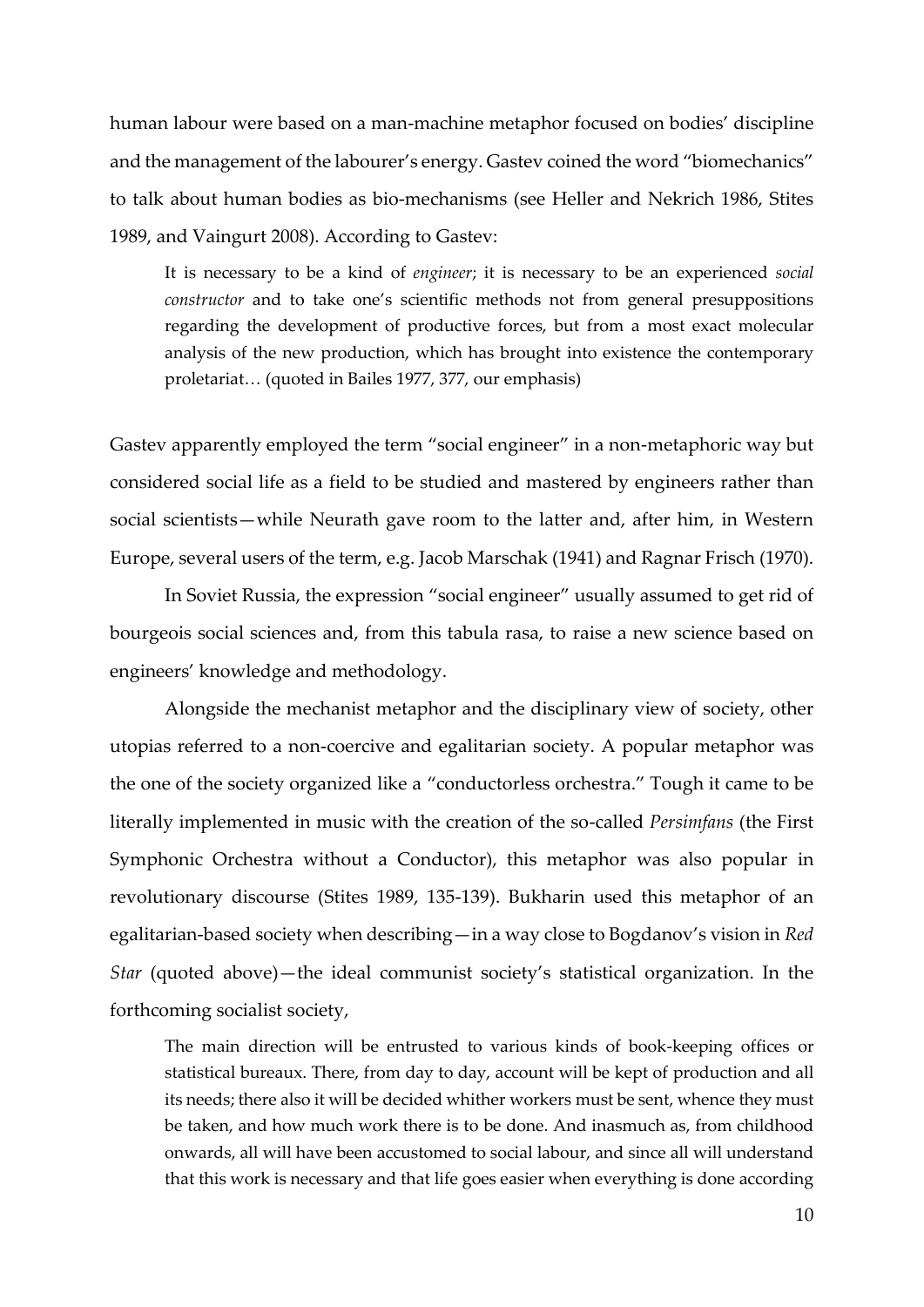to a prearranged plan and when the social order is like a well-oiled machine, all will work in accordance with the indications of these statistical bureaux. There will be no need for special ministers of State, for police and prisons, for laws and decrees nothing of the sort. Just as in an orchestra all the performers watch the conductor's baton and act accordingly, so here all will consult the statistical reports and will direct their work accordingly. (Bukharin, [1919] 1968, 70)

In his contribution Akhabbar focuses on the making of a Soviet statistical organization in the first decade of the revolution. His article deals with the construction by P.I. Popov of a centralized statistical organization, the *Tsentralnoe Statisticheskoe Upravlenie*  (TsSU or CSU). Of course, at the time, publication of statistical information in order to reach socio-economic equilibrium through the voluntary moves of economic actors was not considered. Instead, Popov struggled at the head of the TsSU to simply gather enough information to produce as good and objective a statistical information as possible. With his colleagues from former *zemstvo* statistical units, often liberal and anticommunist, like Litoshenko and Mikhaïlovskij, and attached to a scientific methodology based on international standards, he defended as long as he could the TsSU's independence toward central power as well as against the normative perspective of Gosplan. Regarding his relationships with revolutionary Bolsheviks, Popov had to justify his so-called geneticist approach, against the revolutionary view of science. According to the former, the social economy is depicted as it actually is using statistics and economic categories; according to the latter, in a socialist economy, the categories of political economy (prices, value, money, commodities, etc.) no more stand under the dictatorship of proletariat implemented by the October revolution, and statistical analysis should resume to accounting and prescriptive tables instead of TsSU's descriptive tables, balance sheets, and time series. Here, the scientific view of statistics and political economy was struggling with revolutionary views of science as illustrated notably by E.A. Preobranjensky, G.M. Krzhizhanovski or S.G. Strumilin. Akhabbar shows that the latter defended a view of the "social engineer" different from Neurath's, i.e. unrelated to a positivist idea of political economy and statistics but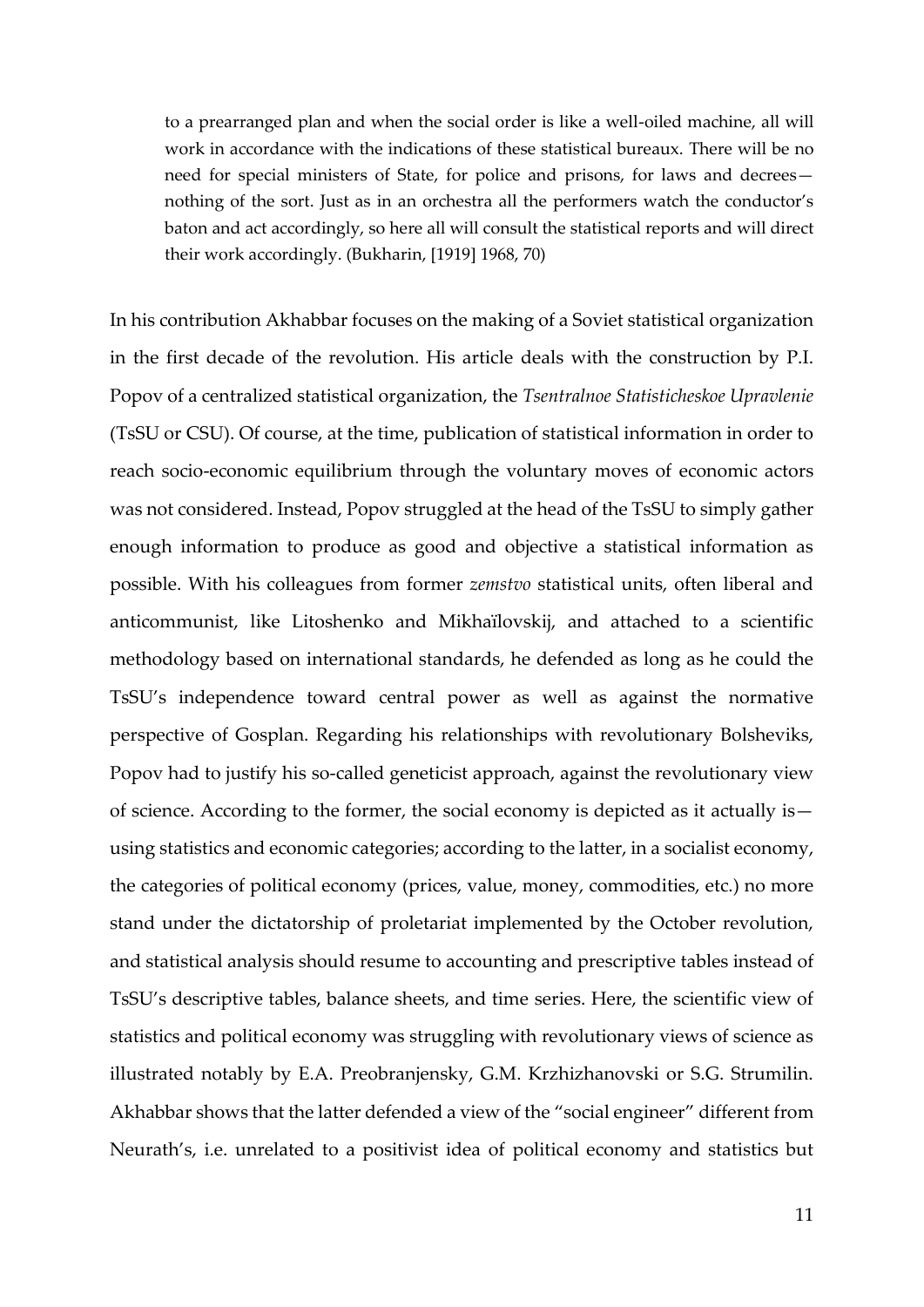based on a revolutionary view of society in which what matters is to set ambitious goals rather than study the positive laws that rule the social economy. At the end of the 1920s, the descriptive-oriented TsSU was absorbed by the prescriptive-oriented Gosplan; hence, the revolutionary view of economics and statistics eventually won the day by imposing a prescriptive rather than a descriptive methodology.

As shown by Lallement in his contribution, these debates about the social engineers' almost unlimited possibilities of action—limited only by the laws of Nature and Physics—raised serious issues not only regarding statistical organization but also the general Soviet doctrine and the specific political economy of (Soviet) socialism. Indeed, in 1936 Stalin ordered to prepare an official manual of political economy. The resulting work, published only in 1954 as the *Manual of Political Economy*, is both far from the almost-utopian writings of the years 1917-1921 by Bukharin and Preobranjenski, or the voluntarist and optimistic views of Trotsky, Preobranjensky, Krzhizhanovski or Strumilin about the Soviet industrial policy. Though Soviet economic planning could be credited with impressive results in heavy industry and military branches and, from WWII on, indisputable military success symbolized by the storming of Berlin in April 1945, Soviet policymakers could not ignore the disappointing results in agriculture and more generally in consumption goods industries. Lallement explains that one of the task of the *Manual* was to exonerate the Soviet leaders from their failures by imputing the fault onto so-called universal laws of the economy… Because of the 'universal economic laws', one cannot blame the Party for the disappointing results of the Soviet economy but rather blame the economic laws ruling whatever the underlying modes of production.<sup>11</sup> This is why Lallement calls Stalin's Soviet economic doctrine (as expressed in the 1954 *Manual of Political Economy*), both a *reasonable–not to say constrained—utopia*, i.e. a picture of an ideal possible world—rooted in inescapable economic laws—, and a disenchanted worldview.

<sup>11</sup> See also Walicki (1997).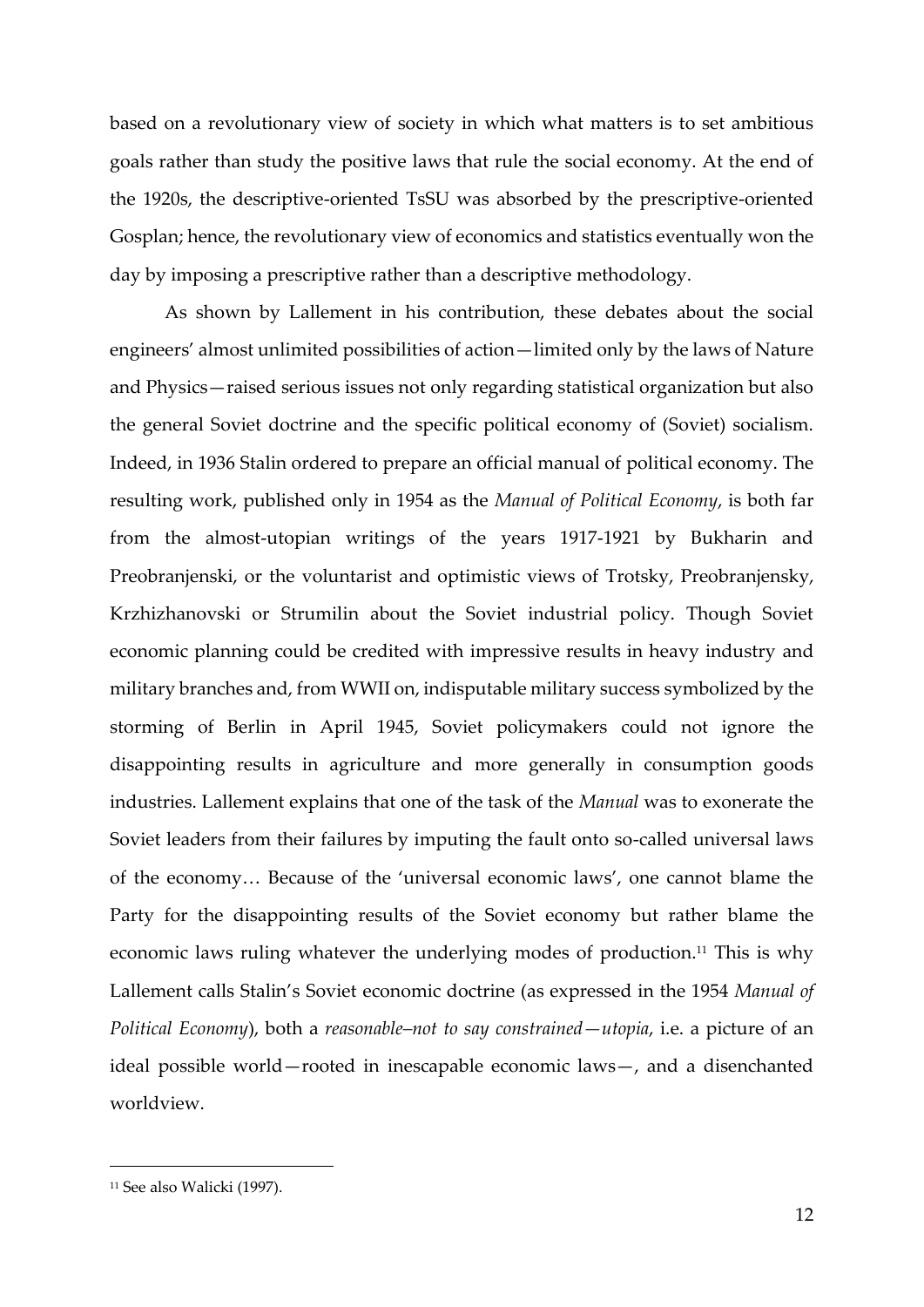### **References**

Akhabbar, Amanar. 2014. La Direction centrale de la statistique et la « Balance de l'économie nationale de l'URSS en 1923-24 » : la contribution de Pavel Illitch Popov à la théorie et à l'ingénierie de la planification économique. *OEconomia*, *4*(2) : 147-188.

Allisson, François. 2014. Tugan-Baranovsky on Socialism: From Utopia to the Economic Plan. *OEconomia*, *4*(1): 35-53.

Barnett, Vincent. 2014. M. Kh. Reutern and Tariff Reform in Russia. *OEconomia*, *4*(1): 17-27.

Bailes, Kendall E. 1977. Alexei Gastev and the Soviet Controversy over Taylorism, 1918-24. *Soviet Studies*, *29*(3): 373-394.

Berdyaev, Nicolas. 1960. *The Origin of Russian Communism*. Ann Arbor, MI: University of Michigan Press.

Bukharin, Nikolai I. and Evgueni Alekseievich Preobrajenski. [1919] 1968. *ABC du communisme*. Paris: Maspero.

Bogdanov, Alexander. [1908] 1984. *Red Star*. English translation from Russian edited by Loren Raymond Graham and Richard Stites. Bloomington, IN: Indiana University Press.

Dostoyevsky, Fyodor. [1872] 2005. *Devils*. London: Wordsworth Editions.

Frisch, Ragnar 1970. From Utopian Theory to Practical Applications: The Case of Econometrics. Nobel Lectures. Partly reproduced in eponym article, *The American Economic Review*, *71*(6): 1-16.

Heller, Mikhail and Aleksandr M. Nekrich. 1986. *Utopia in Power, the History of the Soviet Union from 1917 to the Present*. London: Hutchinson.

Jasny, Naum. 1972. *Soviet Economists of the Twenties. Names to Be Remembered*. Cambridge: Cambridge University Press.

Kojima, Shuichi. 2014. Russian Liberal Visions of Agricultural Development at the Beginning of the Twentieth Century—Litoshenko and Brutzkus. *OEconomia*, *4*(1): 55- 76.

13